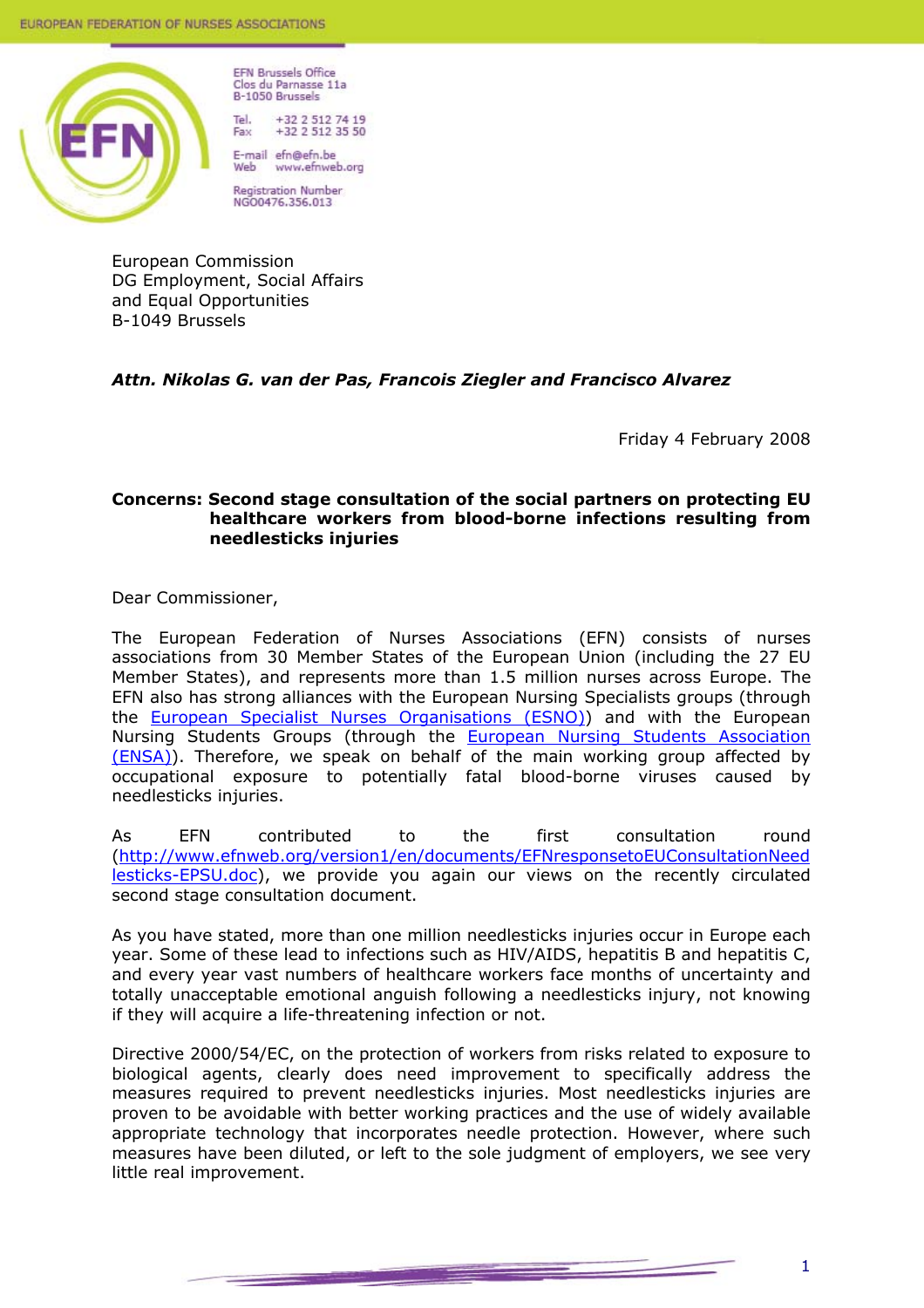It is no coincidence that the World Health Organisation, Council of Europe and other important organizations are paying serious attention to the subject of 'human resources for health'. We face a crisis situation because of the unattractiveness of a career in nursing. 90% of nurses are women, and if they are incapacitated this also threatens the well being of children and entire families.

With this background, I was shocked to see that the employers' concluded that the current legislation already afforded appropriate protection. This is without doubt a very serious occupational health issue that has been recognised as such for some considerable time without appropriate action being taken.

## **In response to your questions on page 7:**

### **Content of the legislative and non-legislative initiatives**

We completely agree with the initiative of the European Commission to improve the Directive 2000/54/EC of the European Parliament and of the Council. The addition of an article to detail the specific requirements necessary to prevent and manage needlesticks injuries is essential in the view of the EFN. Time and again we have seen highly detailed recommendations and guidelines to help prevent needlesticks injuries being ignored by employers, including those published by the European Agency for Safety and Health at Work.

The specific measures to prevent and manage needlesticks injuries that you have listed seem appropriate and have been well researched by the Commission. Therefore, we would improve the wording of the safer cannulae requirement though as it is a little unclear.

We agree that the implementation of the new legislation can be helped by a range of non-legislative measures, such as campaigns and best practice dissemination. However, the legislative change is the key. We have seen many examples where such guidance and information sharing measures, without a specific legislation, achieve very little.

## **Negotiation between the social partners in application of Article 138 (4) and Article 139 of the EC Treaty**

Whilst we support the value of constructive dialogue, we really feel that any kind of initiative that could compromise your recommendations or cause a delay in implementing the improved legislation would not be acceptable given the amount of time that has elapsed since this matter was brought to the attention of the European Commission. Europe's nurses have been very patient, and are watching the actions of the Commission very closely. Please do not disappoint them at this stage.

A clear and direct implementation of an additional article to the Directive 2000/54/EC to define the measures that must be implemented to prevent needlesticks injuries is clearly what is required. Please don't deviate from implementing your recommendations. How many more stories like the following ones are we prepared to accept?

<u>e de la companya de la companya de la companya de la companya de la companya de la companya de la companya de</u>